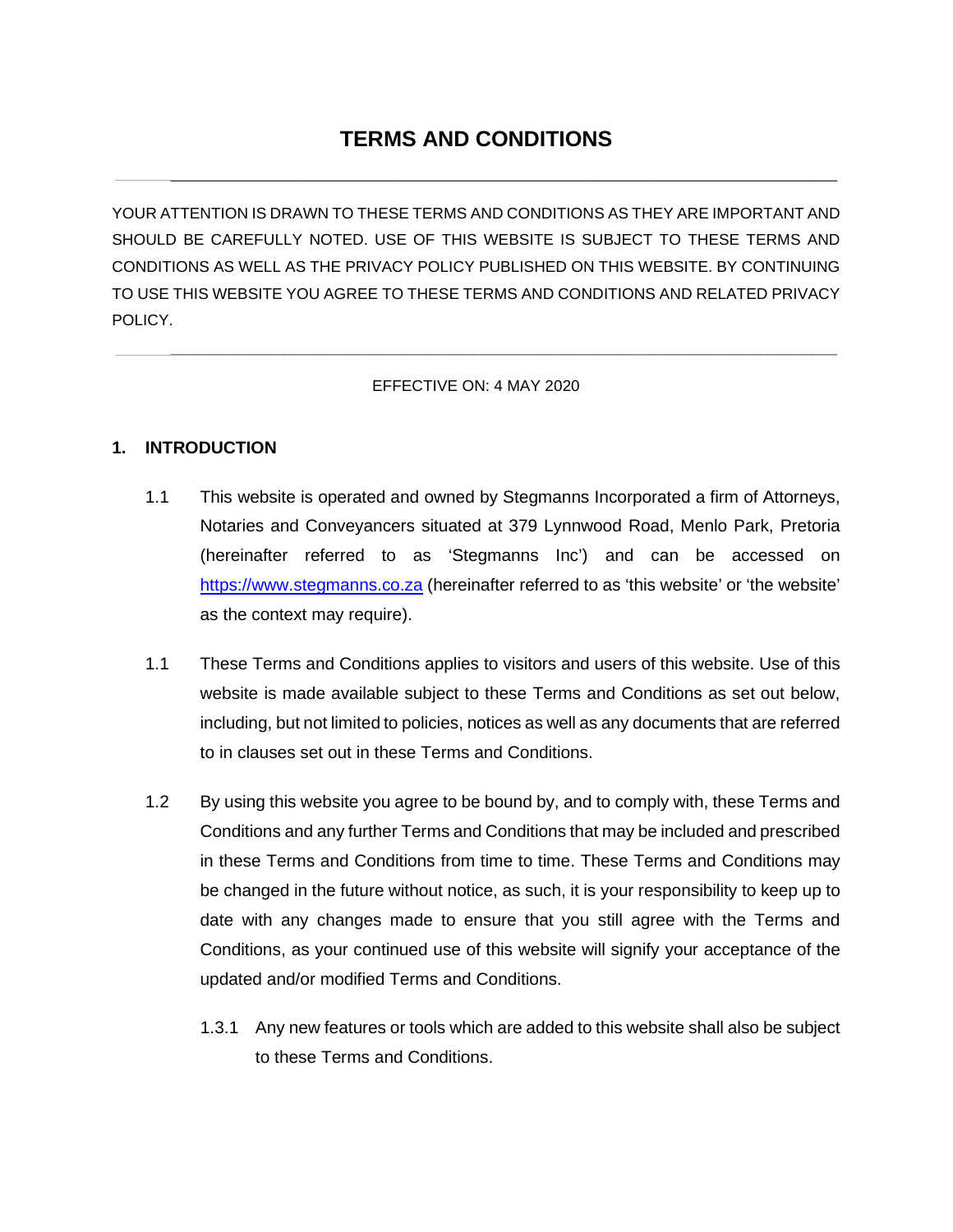- 1.3 By using this Website you acknowledge that you have read, and agree to be bound by these Terms and Conditions.
- 1.4 By agreeing to the Terms and Conditions of these Terms and Conditions you represent that you have reached the age of majority in your state or province of residence, alternatively, that being a major in your state or province of residence you hereby consent to allow your minor dependants to use this website.
- 1.5 For purposes of convenience clauses contained herein that are deemed to be important (clauses that may limit our responsibility or involve risk for you) will be in bold and/or italics and/or highlighted, as such, special attention is required for such clauses.
- 1.6 This website is offered to you under the provision that you agree to use the website only in line with these Terms and Conditions and any applicable laws, rules and regulations.
- 1.7 **These Terms and Conditions form an agreement between you and Stegmanns Inc, it is therefore your prerogative to ensure that you understand all provisions contained herein.**
- 1.8 **By continuing to use this website you agree to accept, without modification, limitation or qualification these Terms and Conditions.**
- 1.9 **In terms of section 11 of the Electronic Communications and Transactions Act 25 of 2002 ('ECTA') and the common law of contracts, these Terms and Conditions are valid, binding and enforceable against all persons that access this website**.
- 1.10 **Disclosures in terms of section 43 of the Electronic Communications and Transactions Act.**

**The full name and legal status of the proprietor of this website is:** 

Stegmanns Incorporated Registration number: 2005/005073/21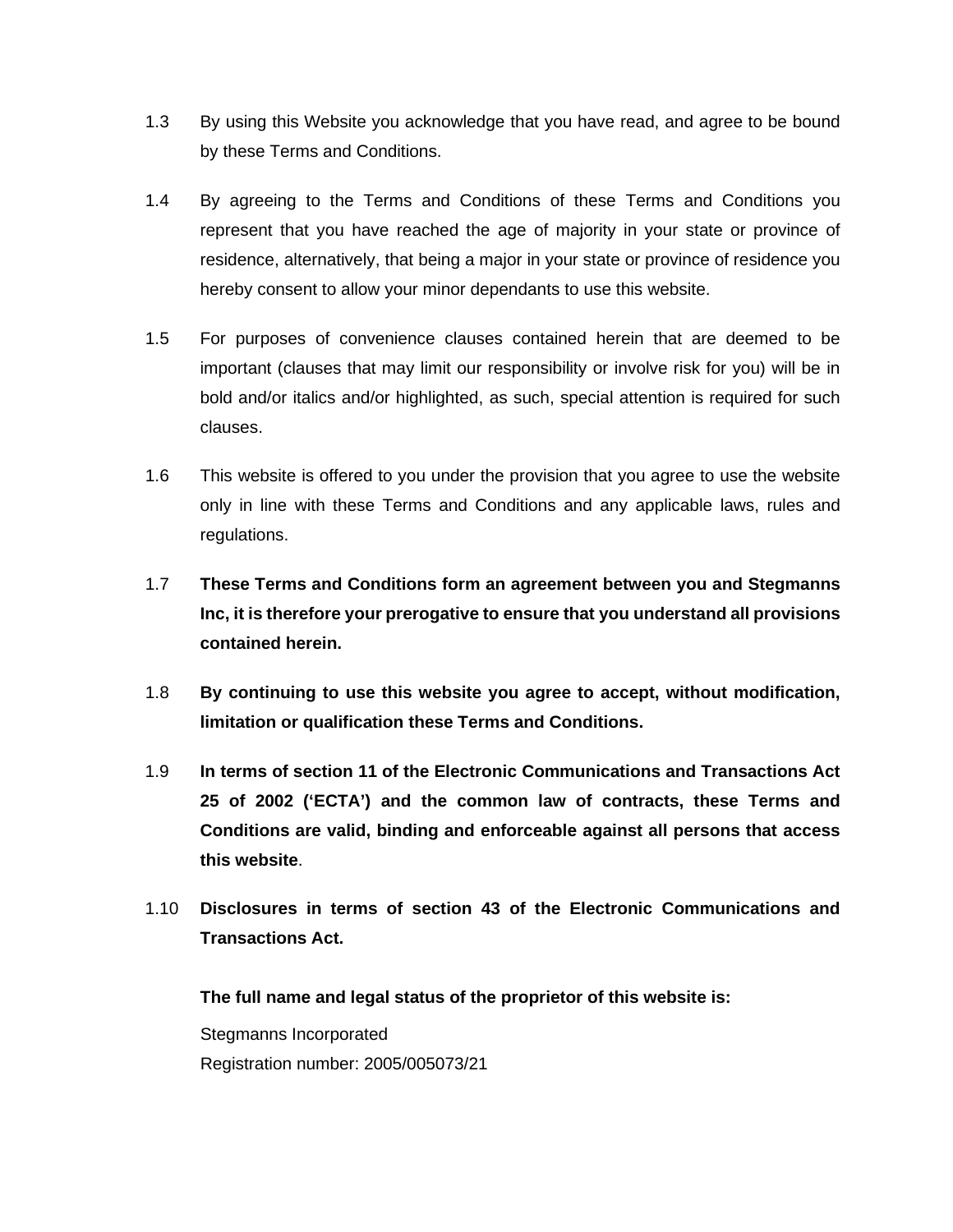## **The full address of the proprietor of the Website is:**

Registered Address: 379 Lynnwood Road, Menlo Park, Pretoria, 0001

## **The contact information of the proprietor of this website is:**

Telephone number: 086 133 3402 / 012 460 1555 Email address: [jana@stegmanns.co.za](mailto:jana@stegmanns.co.za)

## **Physical address for receipt of legal service:**

Address: 379 Lynnwood Road, Menlo Park, Pretoria, 0001

## **Main business:**

Legal Services

- 1.11 Notwithstanding the fact that there are hyperlinks in these Terms and Conditions, pertaining to copyright notices and legislation, the hyperlinks should be deemed to be part of these Terms and Conditions in terms of Section 11 of ECTA, the fact that some or all of the hyperlinks may be non-operational, will not play a role in determination of the validity and interpretation of these Terms and Conditions.
- 1.12 **Termination: the proprietor of this website has the right to suspend or terminate your access to and use of the website at any time, for any reason, without notice to you. All licenses granted hereunder may also be terminated by the proprietor at any time. If you breach any of these Terms and Conditions, the rights granted hereunder shall automatically terminate.**

## **2. INTERPRETATIONS AND DEFINITIONS**

- 2.1 The following words shall, unless the context otherwise requires, have the meanings hereinafter assigned to them:
	- 2.1.1 words signifying the singular number shall include the plural and *vice versa*;
	- 2.1.2 words signifying the masculine shall include the feminine;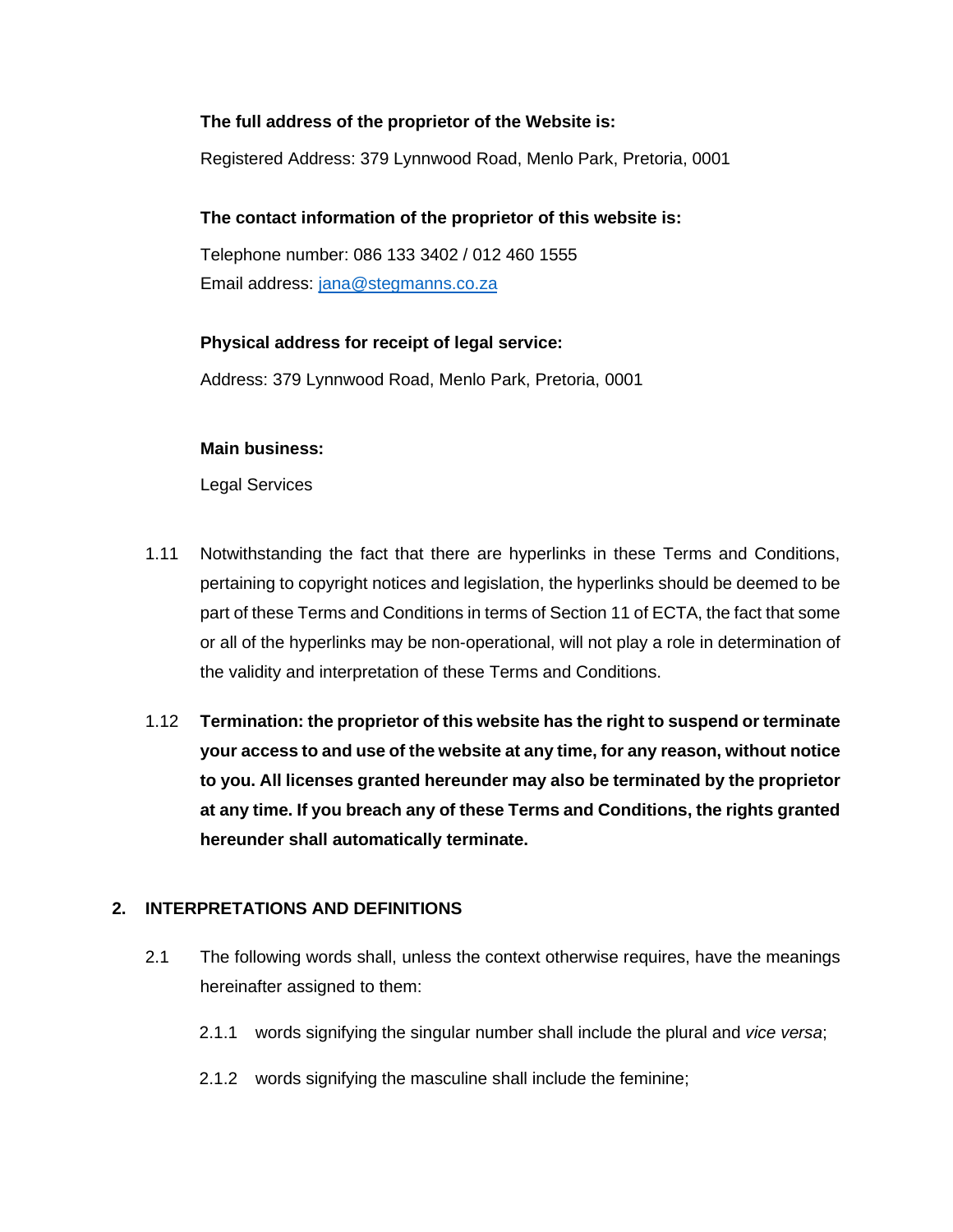- 2.1.3 any words defined in the Electronic Communications and Transactions Act 25 of 2005 not defined hereunder shall bear the same meaning in these Terms and Conditions in relation to matters referred to herein;
- 2.1.4 a reference to any Act shall include any amendment thereto or Act in substitution therefore;
- 2.1.5 each term, power or authority herein shall be given the widest possible interpretation;
- 2.1.6 the headings to the sections in these Terms and Conditions are for reference purposes only and shall not be taken into account in the interpretation of the provisions in these Terms and Conditions.
- 2.2 The following words expressions and abbreviations shall have the meaning hereinafter assigned to them:
	- 2.1.1 '**content**' means any material, in whatever form, including but not limited to the any Copyright, general and specific information displayed on this website, software, source code, object code, software programs, technical information, specifications, designs, data, algorithms, process, Intellectual Property, and Confidential Information contained in this website;
	- 2.1.2 '**Copyright**' means the content contained on the website, such content irrespective of the form in which it is displayed or presented remains the property of the proprietor of this website;
	- 2.1.3 '**Intellectual Property**' means any and all information, content, Copyright, ideas graphics or otherwise contained in this website, irrespective of whatever form it takes;
	- 2.1.4 '**Stegmanns Incorporated**' means the proprietor of this website, being a limited liability company duly incorporated and registered in terms of the company laws of the Republic of South Africa with registration number: 2005/005073/21, all references in these Terms and Conditions to 'we', 'us' and/or 'our' refers to the proprietor of this website;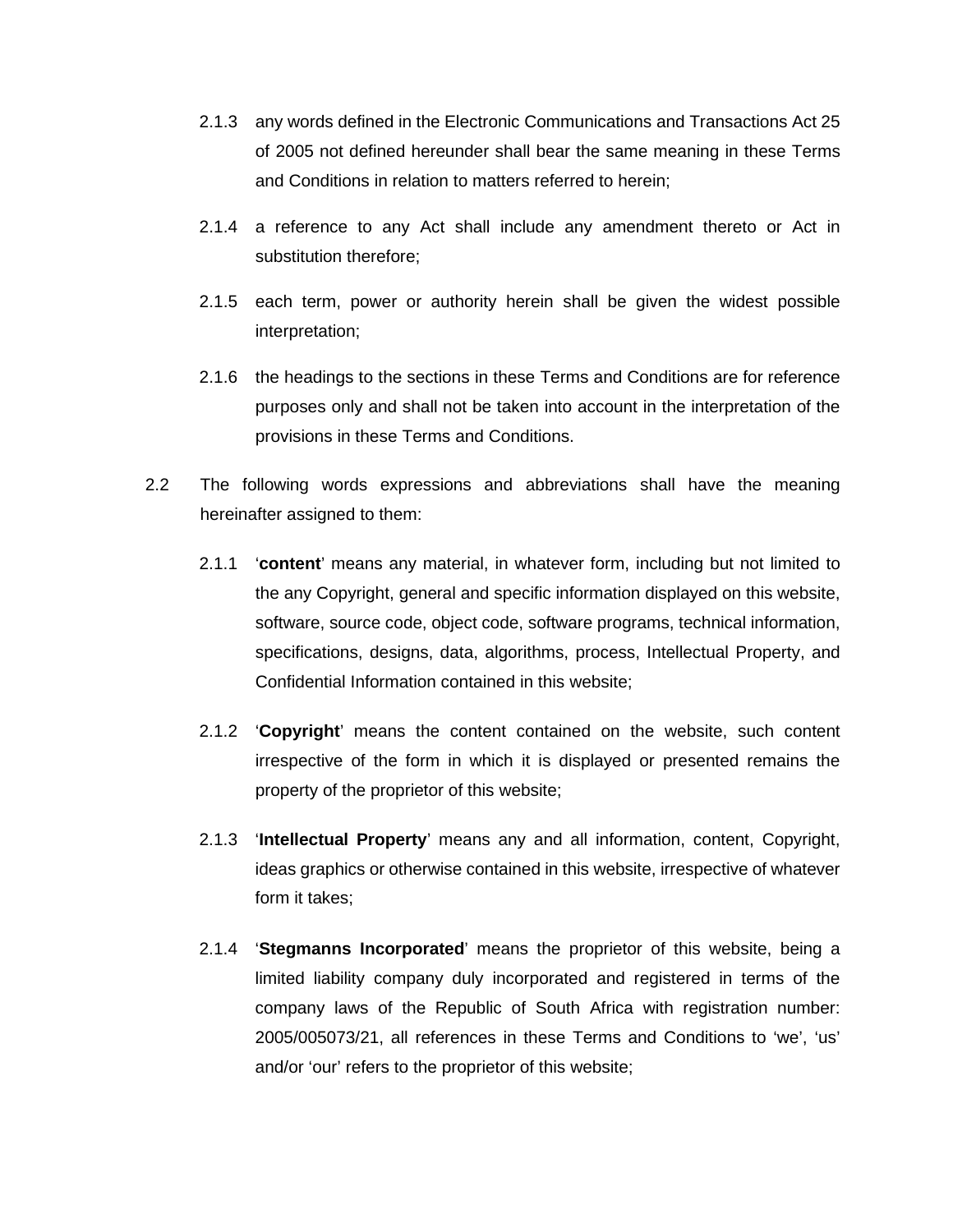- 2.1.5 '**territory**' means the whole world;
- 2.1.6 '**Terms and Conditions**' means this agreement between the users or visitors of this website and the proprietor of this website;
- 2.1.7 '**Third Party Websites**' means any other website not belonging to Stegmanns Inc;
- 2.1.8 '**Party**' singularly refers to a user of this website; 'Parties' collectively refers to a user of the website and the proprietor of the website;
- 2.1.9 '**Privacy Policy**' means the manner in which the user of the website will administer the information acquired as a result of use of this website;
- 2.1.10 '**service**' means the service and products provided on this website;
- 2.1.11 '**user**' means any person visiting or using this website, also referred to as 'you' as the context may require;
- 2.1.12 '**website**' means the Stegmanns Inc website, owned and operated by Stegmanns Incorporated which can be accessed on https://www.stegmanns.co.za; and
- 2.1.13 '**written notice**' means any notice sent to Stegmanns Inc by a user of the website, addressed to Stegmanns Incorporated through the details noted in paragraph 1.9 *supra*.

## **3. USE OF WEBSITE**

- 3.1 The purpose for which this website has been established is to provide information on the legal services provided by Stegmanns Incorporated and matters incidental thereto. The services offered on this website may be stated on various platforms. The information provided on such platforms are subject to change.
- 3.1 The user's access to and use of this website is solely at the user's own risk.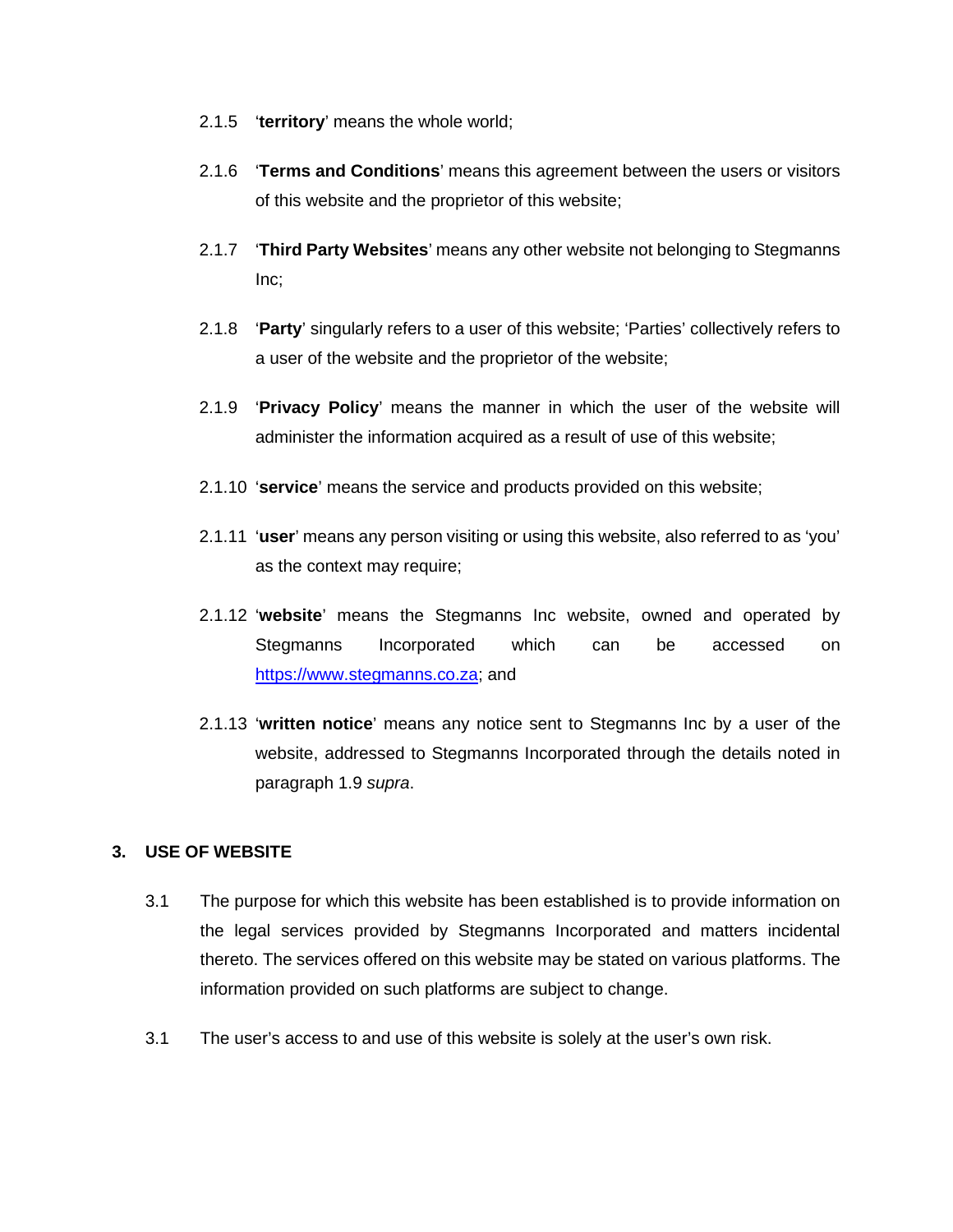- 3.3 Use of this website by a user is limited to personal and/or non-commercial purposes only. None of the content from the website will be used or exploited by users for any commercial and non-private purposes, without the prior written consent from the proprietor of the website.
- 3.4 We reserve the right to claim damages from and/or institute criminal proceedings against a user for misuse or infringement of any content published on the website.
- 3.5 Use of this website does not confer any rights, licenses and/or permissions on the user unless expressly set out in these Terms and Conditions.
- 3.6 The user hereby agrees not to use the Website for any purpose that is unlawful, improper or prohibited by these Terms and Conditions or in terms of the laws of the Republic of South Africa.
- 3.7 The user agrees that it will not link or frame any page, in whole or in part, in any manner whatsoever, without our prior written consent.
- 3.8 In using the Website the user will not and is specifically prohibited from:
	- 3.8.1 Publishing any content from the website on any other media platform, without written authorization from us:
	- 3.8.2 Selling and/or otherwise commercializing any content from the website;
	- 3.8.3 Using the website in any way that is or may be damaging to the website;
	- 3.8.4 Using the website in any way that impacts user access to the website;
	- 3.8.5 Using the website contrary to applicable laws and regulations, or in any way which may cause harm to the website, any person or entity;
	- 3.8.6 Engaging in any data mining, data harvesting, data extracting or any other similar activity in relation to this website;
	- 3.8.7 Using the website to engage in any advertising or marketing;
	- 3.8.8 Accessing or attempting to access any service or content which the user is not authorized to access;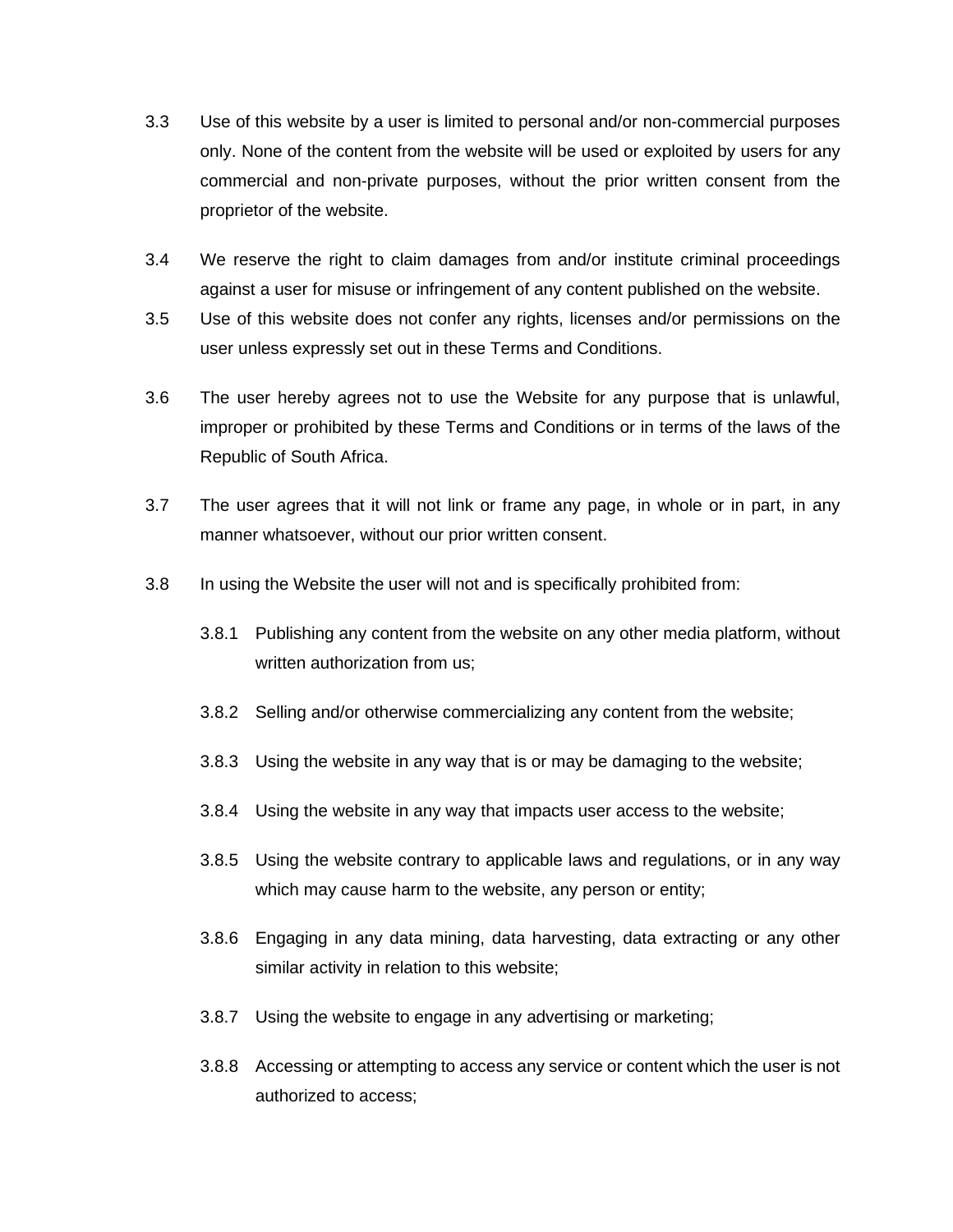- 3.8.9 Transmitting any worms or viruses or any code of a destructive nature;
- 3.8.10 Attempt to change, adapt or modify any content of the website on the website itself or on another platform; and
- 3.8.11 Disrupting or interfering with the security of, or otherwise cause harm to, the website.
- 3.9 A breach or violation of any of the terms of these Terms and Conditions will result in the immediate termination of the services being provided or to be provided to the user of this website.
- 3.10 We reserve the right to refuse to provide our service to any user of this website.

## **4. SERVICES**

Certain legal services and services incidental thereto may be made available exclusively through this website, which may change from time to time.

## **5. ACCURACY, COMPLETENESS AND TIMELINES OF INFORMATION**

5.1 We are not responsible if information made available on this website is not accurate, complete or current. The content and/or material on this website is provided for general information only and should not be relied upon or used as the sole basis for making decisions without consulting primary, more accurate, more complete or more timely sources of information.

## 5.2 **Any reliance on the content and/or material on this website is solely at the user's risk.**

5.3 This website may contain certain historical information. Historical information, necessarily, is not current and is provided for your reference only. We reserve the right to modify the contents of this website at any time. Notwithstanding the aforementioned, we are not under any obligation to update any information on the website.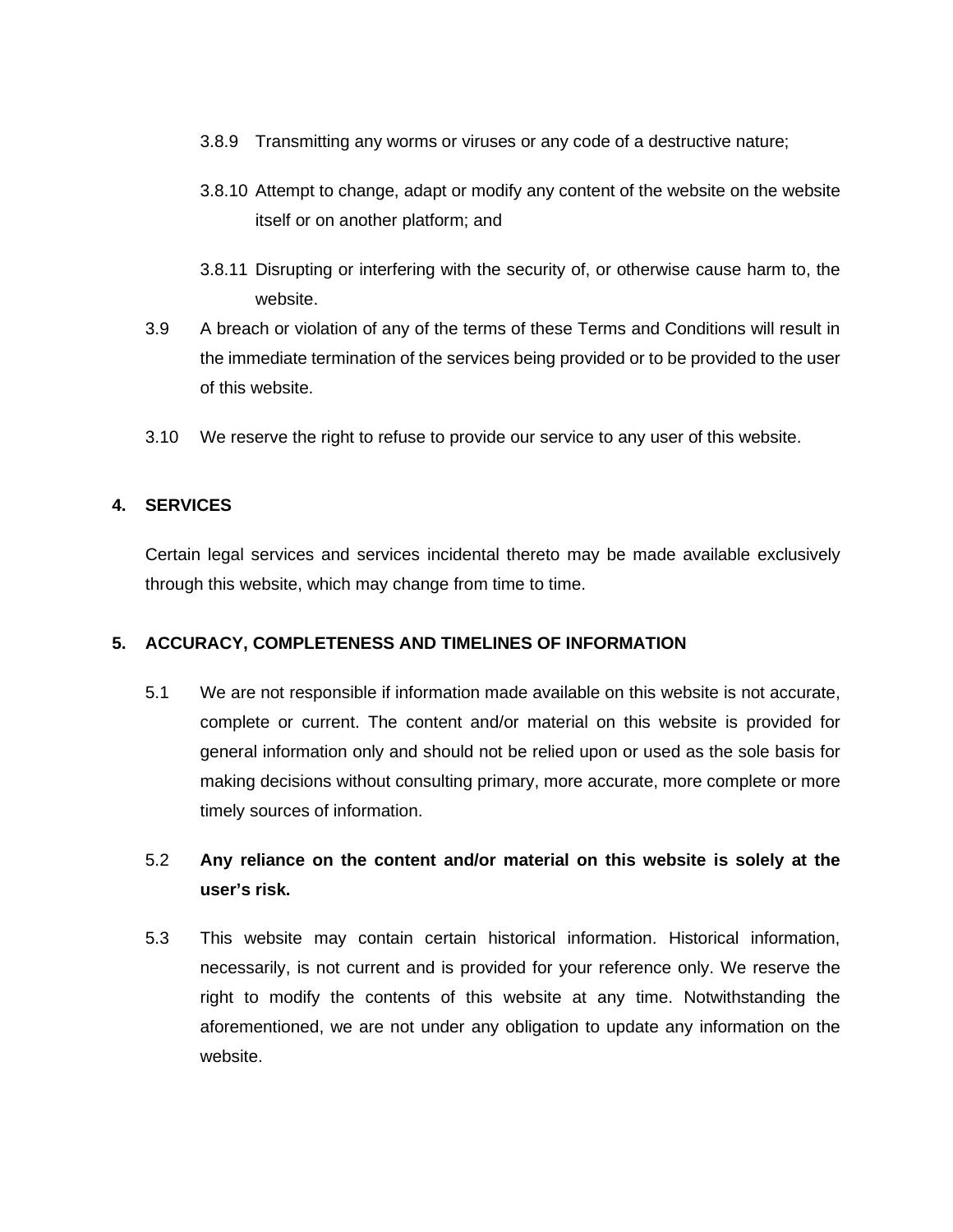5.4 The user of this website hereby acknowledges and agrees that the responsibility to monitor changes to this Website as well as these Terms and Conditions falls on the user.

## **6. ERRORS, INACCURACIES AND OMISSIONS**

- 6.1 Occasionally there may be information on our website or in the service that contains typographical errors, inaccuracies or omissions that may relate to the service description, or information provided by users. We reserve the right to correct any errors, inaccuracies or omissions, and to change or update information or cancel orders if any information in the service or on any related website is inaccurate at any time without prior notice.
- 6.2 We undertake no obligation to update, amend or clarify information in the service or on any related website. No specified update or refresh date on our website or on any related website, should be taken to indicate that all information in the service or on any related website has been modified or updated.

## **7. HYPERLINKS TO AND FROM THIRD PARTY WEBSITES**

- 7.1 This website may link the user to other Third Party Websites. We hereby confirms that any link to a Third Party Website does not and should not be interpreted to mean the Third Party Website is under the control or belongs to us.
- 7.2 The user hereby acknowledges that we are not accountable for the accuracy, copyright compliance, legality, decency, or any other aspect with regards to a Third Party Website.
- 7.3 We do not provide any warranties, representation or conditions of any kind for any Third Party Website.
- 7.4 Any links to a Third Party Website may not be construed as an endorsement by us of the Third Party Website's content or as an association with the operators of the Third Party Website.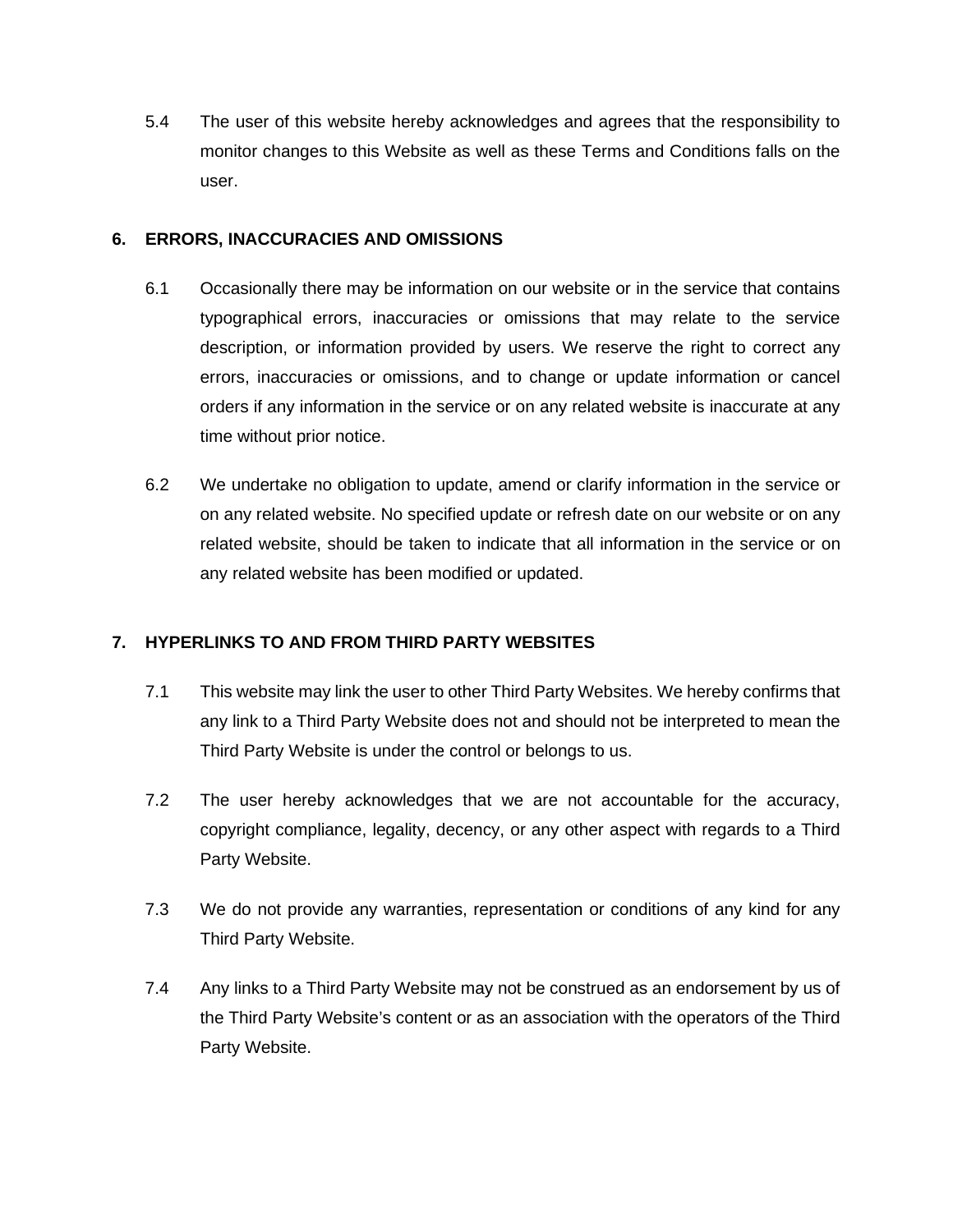- 7.5 Use of any Third Party Website by a user is entirely at the users risk and discretion, as such, it is the prerogative of the user to familiarize him or herself with and approve of the terms of the Third Party Website.
- 7.6 We will not be liable, in any manner whatsoever, for any damage, loss or liability that resulted from the use of the content from a Third Party Website.
- 7.7 Any personal information provided to a third party on a Third Party Website as a result of a link on our website is at the user's risk and we are not responsible for any actions or policies of such third party.

## **8. ELECTRONIC COMMUNICATIONS**

- 8.1 When a user visits the website and completes a contact form to provide or request information, or when the user sends an email to us, and the user does not explicitly request a non-electronic communication medium; the user consents to receiving communications from us electronically and agrees that all agreements, notices, disclosures and other communications sent by us satisfy any legal requirements, including, but not limited to the requirement that such communications should be 'in writing'.
- 8.2 The user acknowledges and accepts that the action to click on specified buttons on certain web forms on the website may constitute an expression of consent, agreement or other statement, as the case may be.

## **9. AGREEMENTS IN TERMS OF SECTION 21 OF THE ELECTRONIC COMMUNICATIONS AND TRANSACTIONS ACT**

- 9.1 No agreement shall be concluded merely by sending a data message to this website or its proprietors. Valid agreements require an offer, acknowledgment of an offer and acceptance thereof from Stegmanns Inc.
- 9.2 No email message shall be deemed to have been received by Stegmanns Inc until a response has been issued from Stegmanns Inc. An automated response from Stegmanns Inc via this website or any other medium shall not satisfy this requirement.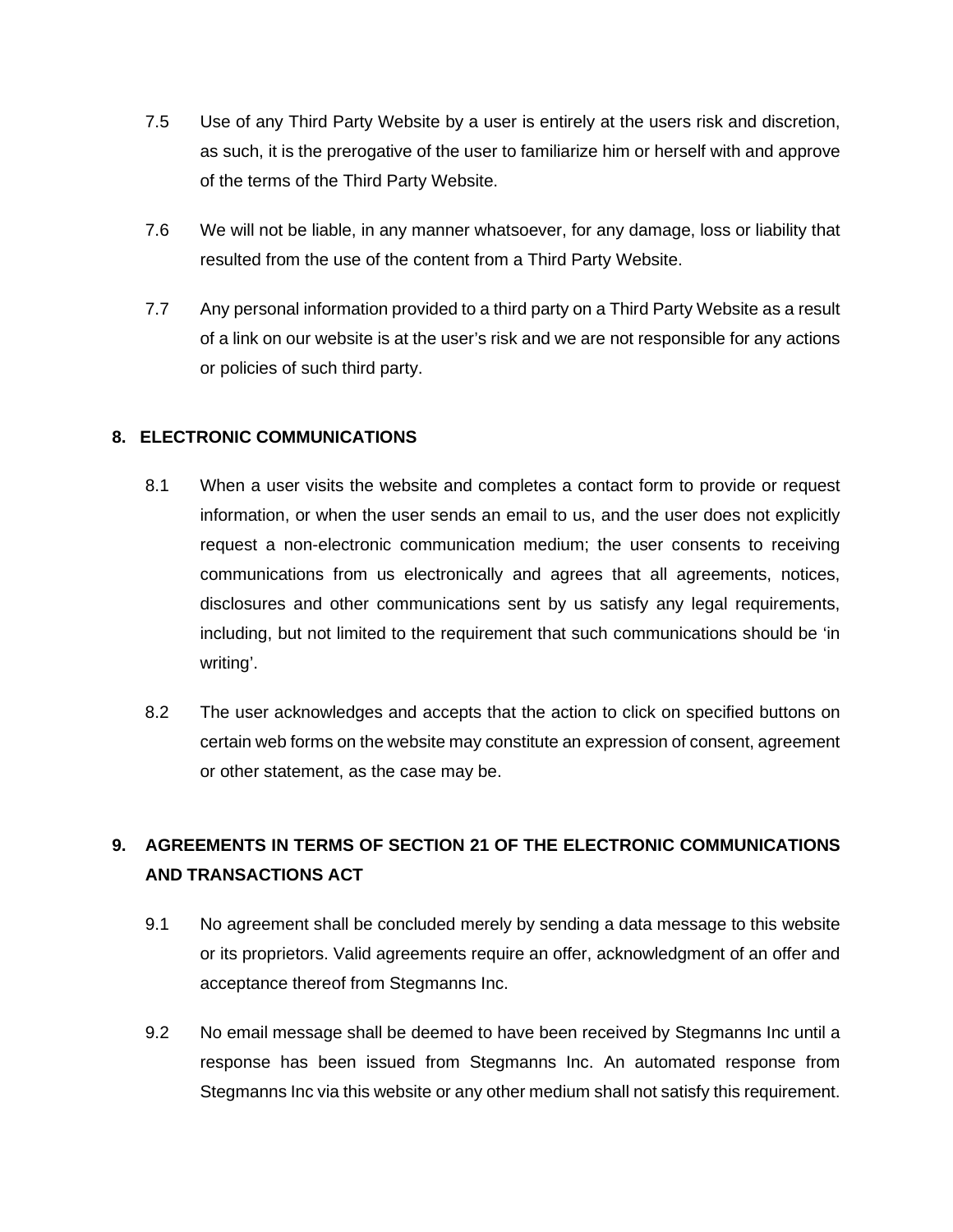#### **10. PERSONAL INFORMATION**

A user's submission of personal information on the website is governed by our Privacy Policy which can be found below.

## **11. DIRECT MARKETING**

The website may contain advertisements for related services products and goods, which each user shall have access to as a result of using the website. Furthermore, users who have provided their personal information in view of receiving a service from Stegmanns Inc, as such, expressly acknowledge and give consent in terms of section 69(3) of the Protection of Personal Information Act 4 of 2013 to the Direct Marketing of similar products or services offered by Stegmanns Inc.

## **12. PROHIBITED USES**

- 12.1 In addition to any prohibitions set out in these Terms and Conditions, the users of the website are prohibited from using the website or its content for:
	- 12.1.1 for any unlawful purpose;
	- 12.1.2 to solicit others to perform or participate in any unlawful acts;
	- 12.1.3 to violate any international, federal, provincial or state regulations, rules, laws, or local ordinances;
	- 12.1.4 to infringe upon or violate our intellectual property rights or the intellectual property rights of others;
	- 12.1.5 to harass, abuse, insult, harm, defame, slander, disparage, intimidate, or discriminate based on gender, sexual orientation, religion, ethnicity, race, age, national origin, or disability;

#### 12.1.6 **to submit false or misleading information**;

12.1.7 to upload or transmit viruses or any other type of malicious code that will or may be used in any way that will affect the functionality or operation of the Service or of any related Website, other Websites, or the Internet;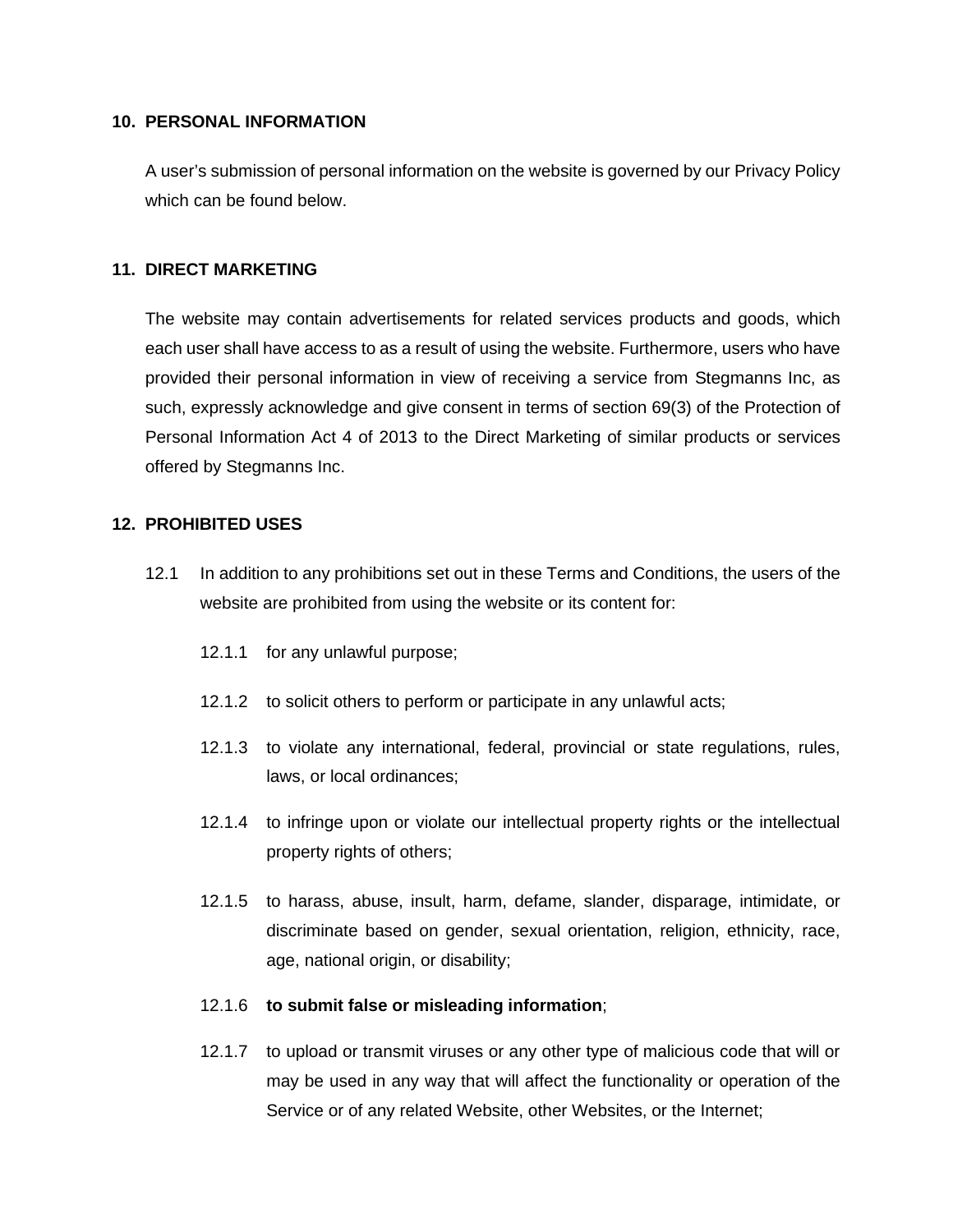#### 12.1.8 **to collect or track the personal information of others**;

- 12.1.9 to spam, phish, pharm, pretext, spider, crawl, or scrape;
- 12.1.10 for any obscene or immoral purpose; or
- 12.1.11 to interfere with or circumvent the security features of the website or any related website, other websites, or the internet. We reserve the right to terminate your use of the service or any related service for violating any of the prohibited uses.

## **13. COPYRIGHT**

- 13.1 Copyright © Stegmanns Incorporated, 379 Lynnwood Road, Menlo Park, Pretoria, 0001. All rights not expressly granted remain reserved.
- 13.2 Copyright shall vest in all the content contained on the website, irrespective of the form in which it is displayed or presented. We retain the entire right, title and interest in and to the content of the website.
- 13.3 Use of the website by a user does not confer any license or permission by us to the use of the content of the website, save for personal use by the user. Commercial use of any of the content of the website is prohibited unless written permission is obtained from us, in which event the document granting right of use will expressly provide the extent and limitations of the use of the content of the Website.
- 13.4 Notwithstanding any other provisions in these Terms and Conditions, our rights as it relates to the content of the website remains reserved.

## **13.5 Your attention is hereby drawn to the fact that Copyright Infringement is a criminal offence.**

## **14. INTELLECTUAL PROPERTY RIGHTS**

14.1 All content included on the website, including but not limited to the any information, posts, designs, logos, buttons, icons, software, information of a general or specific nature, articles, Trade Marks, texts, graphics, software, source code, object code,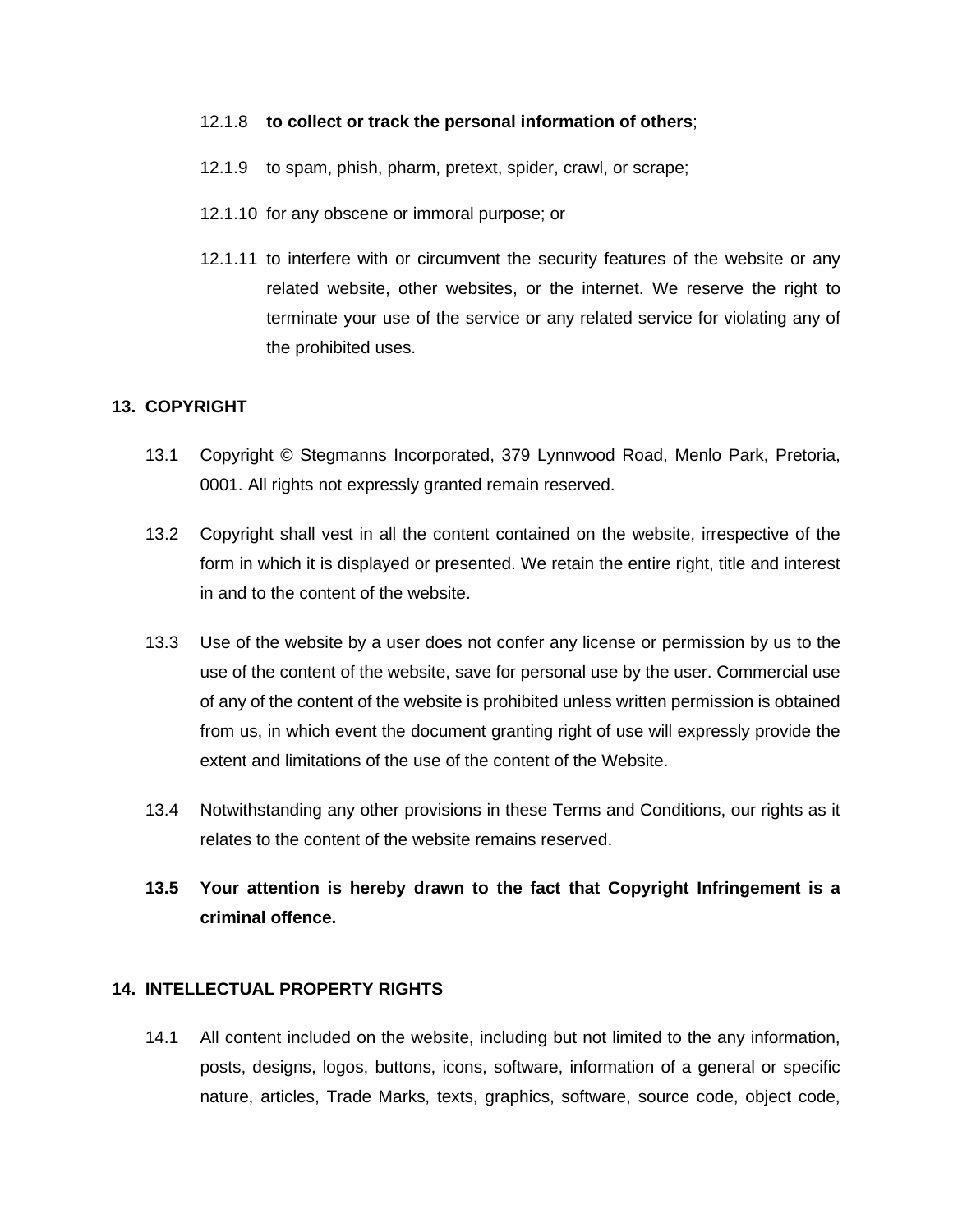music, sound, audio, photographs, videos, data, database, Intellectual Property, Confidential Information contained in the Website are protected by South African and International Intellectual Property Law Treaties.

- 14.2 Any compilation, meaning; the collection, arrangement and assembly, of all content on the website is the property of Stegmanns Inc either as Proprietor or Licensee and is protected by South African and International Copyright and Intellectual Property laws.
- 14.3 The user will not, other than for his or her personal and non-commercial use, store on his or her computer, or any other device, print copies of extracts from the website, mirror or cache information provided on the website, on his or her own server, computer, mobile, device or any other storage facility of whatsoever nature; or copy, adapt modify or re-use the text or graphics from this website, without the prior written permission from us.
- 14.4 All Trade marks reflected on the website are the exclusive property of the proprietor of the website. Unauthorised use of these Trade marks is prohibited. Full details of the Trade marks owned by Stegmanns Inc in relation to this website are available upon request.
- 14.5 Notwithstanding any other provisions in these Terms and Conditions, the Intellectual Property rights in the website as it relates to the content of the website remain reserved.

## **15. LINKING AND FRAMING**

15.1 The website may contain links to other Websites ('Linked Sites'). The Linked Sites are not under the control of the proprietor of this website and the proprietor of this website is not responsible for the content of any Linked Site, including without limitation any link contained in a Linked Site, or any changes or updates to a Linked Site. The proprietor of this website is not responsible for webcasting or any other form of transmission received from any Linked Site. We provide the aforementioned links to the user of this Website only as a convenience, and the inclusion of any link does not imply endorsement or association with the operators of any site.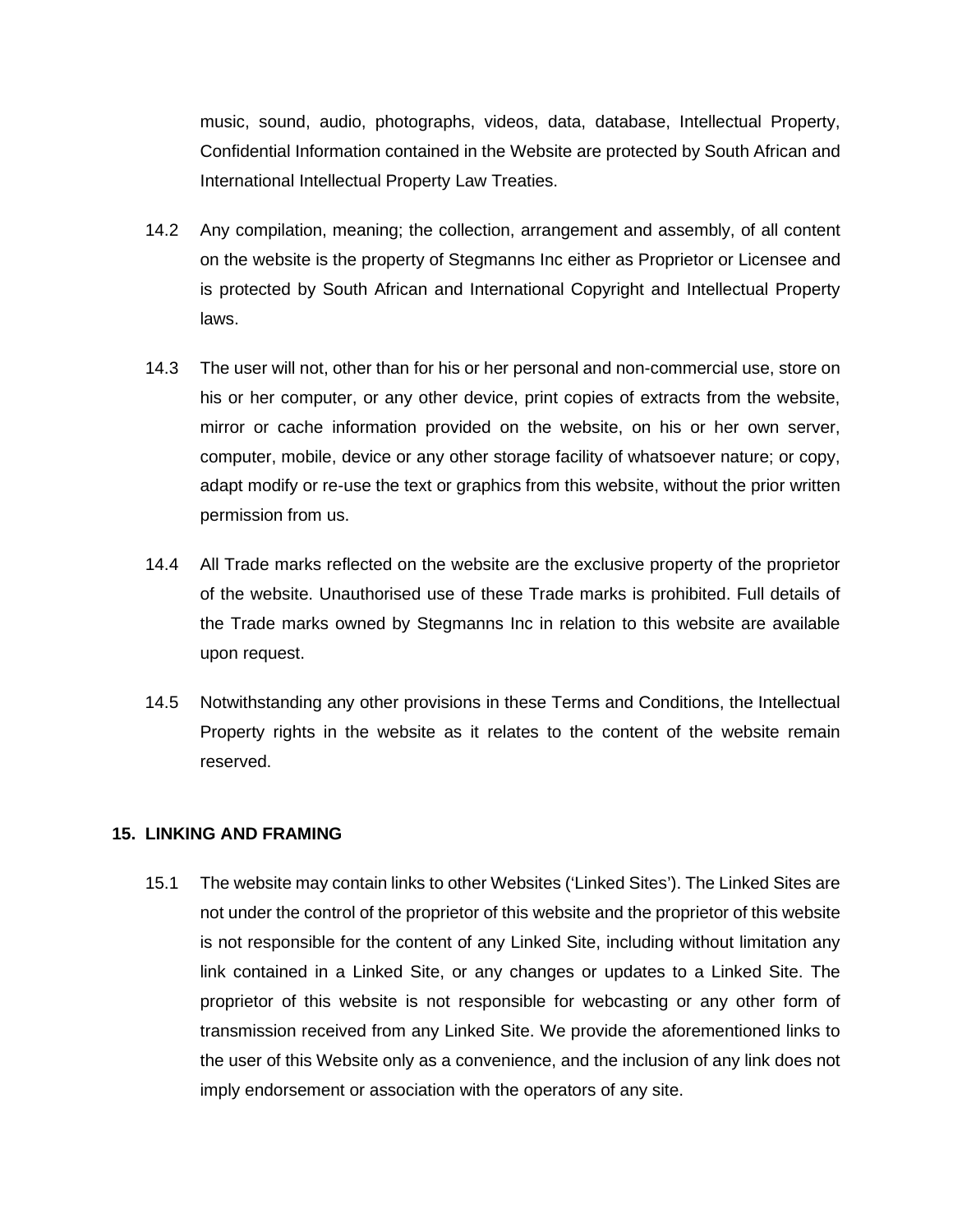- 15.2 Any third party site may link to this website provided that such a link is directed at the home page of this website. It is expressly prohibited for any person, business, entity or web site to link any page other than the home page of this website, without the prior written approval of the proprietor of this website.
- 15.3 It is expressly prohibited for any person, business, entity, or website to frame any page of this website, including the home page, in any way whatsoever, without the prior written approval of the proprietor of this website.

## **16. BREACH**

- 16.1 In the event that, we or the user of this website commits a breach of these Terms and Conditions, the Party will request the other party who committed the breach, by way of a written notice, to rectify the breach within a period of 7 (seven) days.
- 16.2 If the Party in breach fails to rectify the breach within the time frame stipulated *supra*, the other party may terminate these Terms and Conditions, which constitutes an agreement, immediately.
- 16.3 Nothing in these Terms and Conditions shall be interpreted to preclude any Party from instituting legal proceedings against the other Party who is in breach.
- 16.4 The termination of these Terms and Conditions, for whatever reason, will not affect the rights of either the user of this website or the proprietor of this website, which:
	- 16.4.1 May have accrued before the termination of these Terms and Conditions; and
	- 16.4.2 Specifically, or by their nature survives the termination of these Terms and Conditions.

## **17. DISPUTES**

- 17.1 In the event of a dispute between the user and any third party, we will not be involved in such dispute, unless we deem it necessary to protect our rights and interests.
- 17.2 In the event of a dispute between the user and the proprietor of this website, the user must address the proprietor of this website, in writing, and forward same to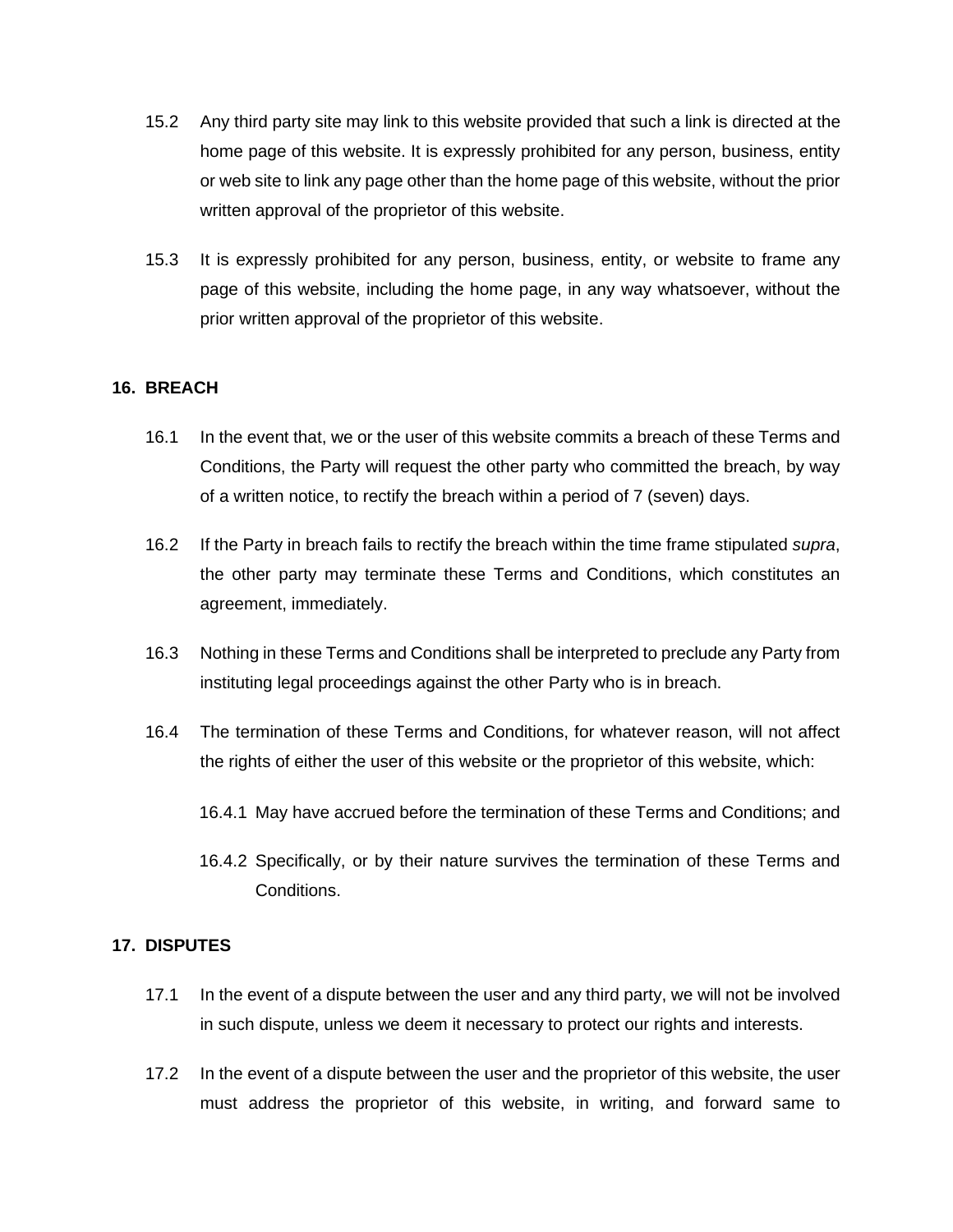[jana@stegmanns.co.za.](mailto:jana@stegmanns.co.za) The administrator will contact the party involved in an attempt to resolve the matter.

## **18. PRIVACY POLICY**

- 18.1 The provisions in these Terms and Conditions are in conjunction with the provisions as contained in the Privacy Policy as provided for on the website, which can be found below.
- 18.2 A user undertakes to provide accurate and current information, and not to impersonate or misrepresent any person or entity.
- 18.3 We agree not to use, without a user's express consent, a user's personal information for any purpose other than it was disclosed.
- 18.4 Although we take every precaution to protect the private information of users, and attempts to ensure that all of employees, third party service providers or partners who may have access to such personal information adhere to the same standard of privacy, we take no responsibility for the breach, loss or misuse of such private information when in possession of such parties.
- 18.5 We agree to return or destroy any and all personal information of a consumer in its possession or control, on written request of such Consumer.
- 18.6 We undertake not to retain any personal information for a period which may be exceed the period for which such information was originally provided, unless it is required by law to do so.
- 18.7 We undertake never to sell or make available the personal information of a user to any third party other than as provided for in these Terms and Conditions, unless where required to do so by law.
- 18.8 We shall not be liable for any loss or damage arising as a result of any disclosure of personal information to third parties by a user directly.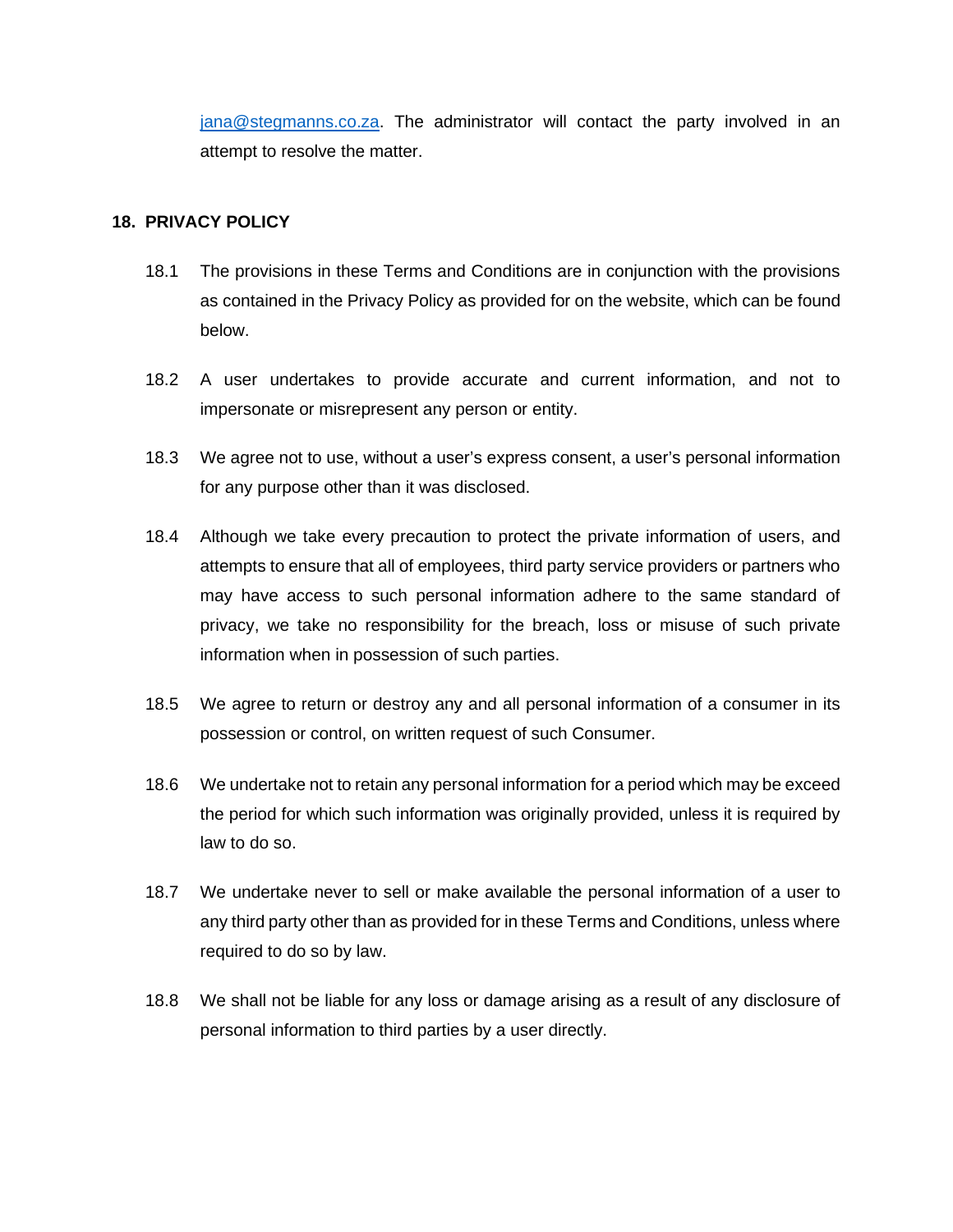#### **19. PLATFORM SECURITY**

- 19.1 We will take reasonable steps, to secure the electronic content, and the information provided by and collected from the user, from unauthorised access (hacking) and/or unauthorised disclosure. However, we do not make any warranties nor any representations that content will be 100% (one hundred percent) safe and secure.
- 19.2 General and technical information is collected either electronically by using cookies or is provided voluntarily by the user. Users may determine cookie use independently through their own browser settings.
- 19.3 We are under no legal duty to encrypt any content or communications from and to the Website and are also under no legal duty to provide digital authentication of any page on the website.
- 19.4 Users may not deliver or attempt to deliver, whether on purpose or negligently, any damaging code, such as computer viruses, but not limited to, to the Website or the server and computer network that support the website.
- 19.5 Notwithstanding criminal prosecution, any user who delivers any damaging code to the website, whether on purpose or negligently, will, without any limitation, indemnify and hold us harmless against any and all liability, damages and losses the proprietor of this website and its partners / affiliates may suffer as a result of such damaging code.
- 19.6 Users and visitors of this website may not develop, distribute or use any device to breach or overcome the security measures of the website and we reserve the right to claim damages from any and all persons concerned with a security failure or breach of these Terms and Conditions.

## **20. DISCLAIMER OF WARRANTIES AND LIMITATION OF LIABILITY**

20.1 **Subject to the provisions of sections 43(5) and 43(6) of the Electronic Communications and Transactions Act, we shall not be liable for any damage, loss or liability of whatsoever nature arising from the use or inability to use this website or the services provided from and through the website. Furthermore,**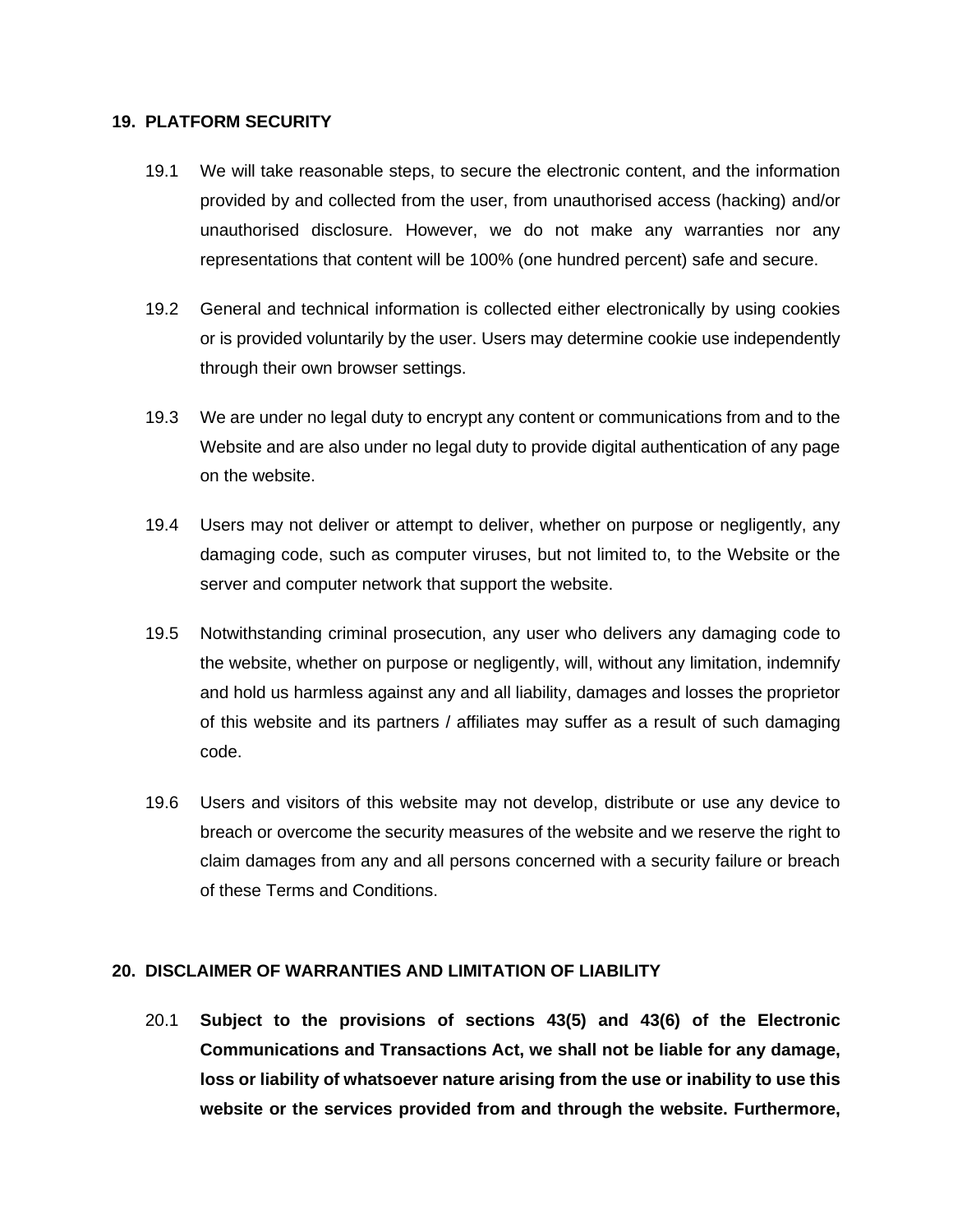**we make no representations or warranties, implied or otherwise, that, amongst others, the content and technology available from this website are free from errors or omissions or that the service will be uninterrupted and error free.**

- 20.2 This website is supplied on an 'as is' basis and has not been compiled or supplied to meet the user's individual requirements. It is the sole responsibility of the user to satisfy himself or herself, prior to entering into this agreement with us, that the service available from and through this website will meet the user's individual requirements.
- 20.3 Information, ideas and opinions expressed on this website should not be regarded as professional advice or the official opinion of Stegmanns Inc.
- 20.4 **The user's use of the website is dependent on factors beyond our control, such as but not limited to, the user's network coverage or availability, the user's ISP availability or the user's device capability or capacity.**
- 20.5 We are not liable for any loss or damage the user may suffer if a factor beyond its control arises and the user cannot access the website.
- 20.6 In no case shall we, our directors, officers, employees, affiliates, agents, contractors, interns, suppliers, service providers or licensors be liable for any injury, loss, claim, or any direct, indirect, incidental, punitive, special, or consequential damages of any kind, including, without limitation lost profits, lost revenue, lost savings, loss of data, replacement costs, or any similar damages, whether based in contract, tort (including negligence), strict liability or otherwise, arising from your use of any of the service or any products procured using the service, or for any other claim related in any way to your use of the service or any product, including, but not limited to, any errors or omissions in any content, or any loss or damage of any kind incurred as a result of the use of the service or any content (or product) posted, transmitted, or otherwise made available via the service, even if advised of their possibility. Because some states or jurisdictions do not allow the exclusion or the limitation of liability for consequential or incidental damages, in such states or jurisdictions, our liability shall be limited to the maximum extent permitted by law.
- 20.7 No information or data on the website constitutes an offer to do business, but merely an invitation to consider the service provided by Stegmanns Inc.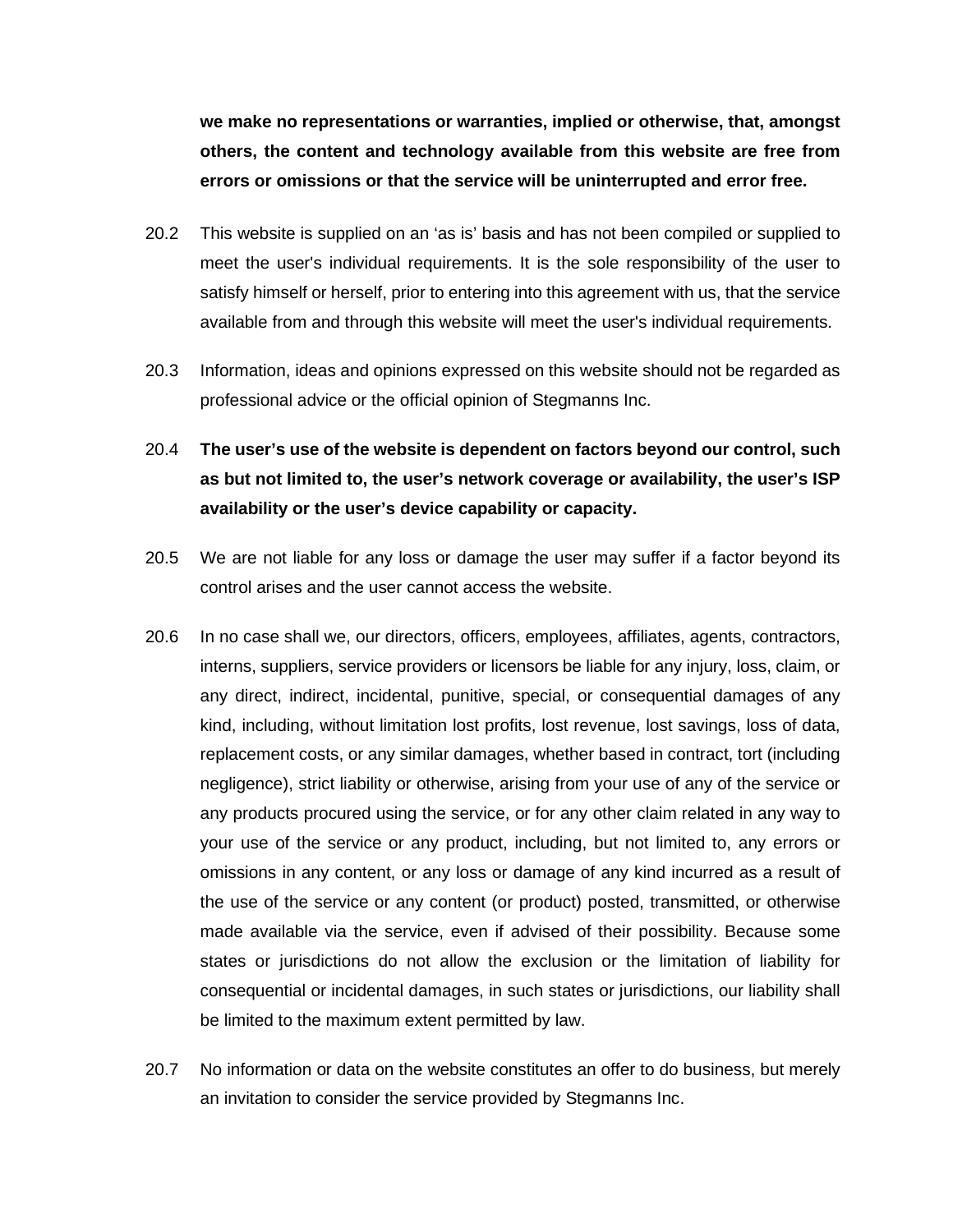- 20.8 No agreement shall be concluded merely by sending a data message via the contact form contained on the website or to any email address listed on the website.
- 20.9 No data message sent via the contact form contained on the website or to any email address listed on the website shall be deemed to have been received by us until a response has been issued by us, an automated response from tour website or any other medium operated by us shall not satisfy this requirement.

## **21. INDEMNIFICATION**

You agree to indemnify, defend and hold harmless Stegmanns Inc, our subsidiaries, affiliates, partners, officers, directors, agents, contractors, licensors, service providers, subcontractors, suppliers, interns and employees, harmless from any claim or demand, including reasonable attorneys' fees, made by any third-party due to or arising out of your breach of these Terms of Service or the documents they incorporate by reference, or your violation of any law or the rights of a third-party.

## **22. WAIVER AND SEVERABILITY**

- 22.1 Any failure or delay by us to exercise or enforce any right or provision will in no way constitute a waiver of such right or provision.
- 22.2 In the event that any provision of these Terms and Conditions is determined to be unlawful, void or unenforceable, such provision shall nonetheless be enforceable to the fullest extent permitted by applicable law, and the unenforceable portion shall be deemed to be severed from these Terms and Conditions, such determination shall not affect the validity and enforceability of any other remaining provisions.

## **23. CHANGES AND AMENDMENTS**

- 23.1 We expressly reserve the right, in our sole and absolute discretion, to do any of the following, at any time without prior notice:
	- 23.1.1 Change these Terms and Conditions. The user of this website can review the most current version of these Terms and Conditions at any time by accessing the 'Terms and Conditions' link on the website;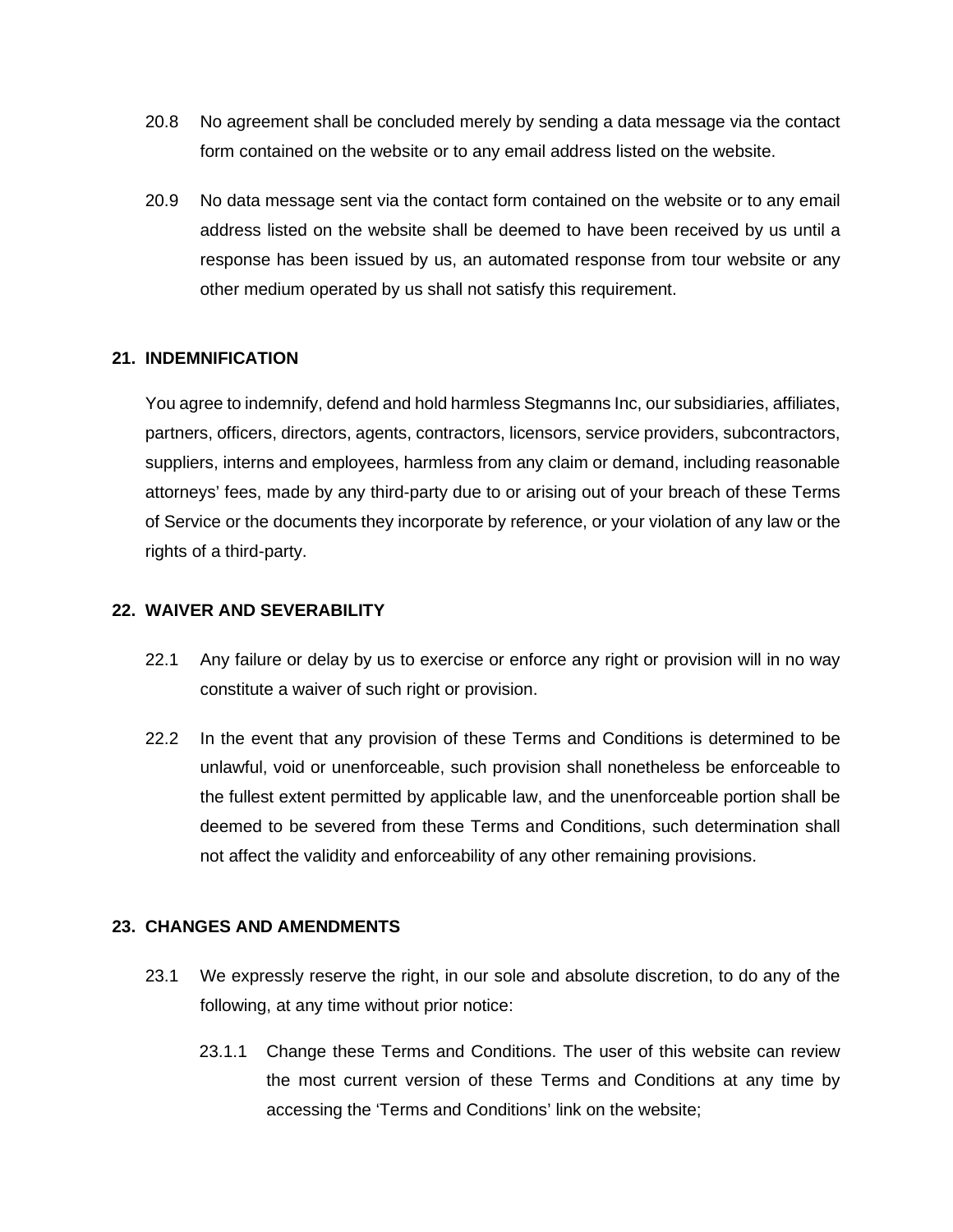- 23.1.2 Change the content, products and/or services published on the website;
- 23.1.3 Discontinue any aspect of the website, or services published on the website; and/or
- 23.1.4 Change the software and hardware required to access and use the website.

## **24. TERMINATION**

- 24.1 The obligations and liabilities of the parties incurred prior to the termination date shall survive the termination of this agreement for all purposes.
- 24.2 These Terms and Conditions are effective unless and until terminated by either you or us. You may terminate these Terms and Conditions at any time by notifying us that you no longer wish to use our Services, or when you cease using our website.
- 24.3 If in our sole judgment you fail, or we suspect that you have failed, to comply with any term or provision of these Terms and Conditions, we also may terminate this agreement at any time without notice.

## **25. GOVERNING LAW & JURISDICTION**

- 25.1 These Terms and Conditions will be governed by and construed in accordance with the laws in force in the Republic of South Africa.
- 25.2 Nothing in these Terms and Conditions limits either Parties right to approach a competent Court, tribunal or forum of competent jurisdiction in respect of any dispute arising in connection with this website and which cannot be settled on the basis described in these Terms and Conditions.

## **26. INTERNATIONAL USE**

The website has functionality worldwide, notwithstanding the aforementioned, we at no time make any representation, whether directly or indirectly, expressly or tacitly that any materials available on this website are appropriate for use outside of the Republic of South Africa. Any access to materials on the website, in any international regions where said access is illegal,